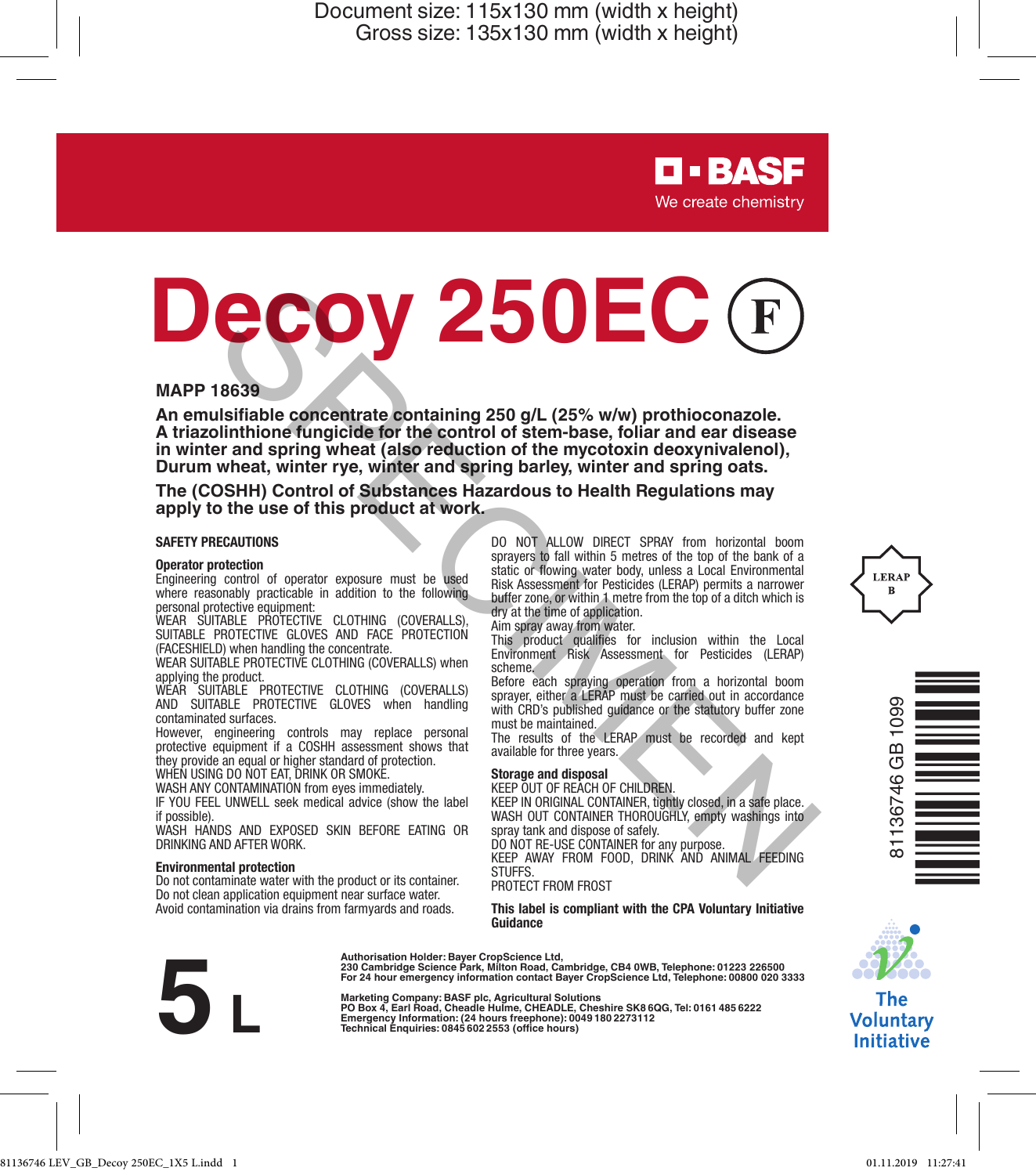# **Decoy 250EC**

**An emulsifiable concentrate containing 250 g/L (25% w/w) prothioconazole.** 

# **Warning**

#### **Causes serious eye irritation. May cause respiratory irritation. Very toxic to aquatic life with long lasting effects.**

# **IMPORTANT INFORMATION**

# **FOR USE ONLY AS AN AGRICULTURAL FUNGICIDE**

| Causes serious eve illitation.<br>May cause respiratory irritation.<br>Very toxic to aquatic life with long lasting effects.                                                                                                                                                                                                                               |                                   |                                                                                                 |                                                                                                                   |
|------------------------------------------------------------------------------------------------------------------------------------------------------------------------------------------------------------------------------------------------------------------------------------------------------------------------------------------------------------|-----------------------------------|-------------------------------------------------------------------------------------------------|-------------------------------------------------------------------------------------------------------------------|
| Wear protective gloves/protective clothing/eye protection/face<br>protection.<br>IF exposed or concerned: Call a POISON CENTRE or doctor/<br>physician.<br>Dispose of contents/container to a licensed hazardous-waste<br>disposal contractor or collection site except for empty<br>clean containers which can be disposed of as non-<br>hazardous waste. |                                   |                                                                                                 |                                                                                                                   |
| Contains 2-[2-(1-chlorocyclopropyl)-2-hydroxy-3-<br>phenylpropyl]-2,4-dihydro-3H-1,2,4-triazole-3-thione.<br>May produce an allergic reaction.                                                                                                                                                                                                             |                                   |                                                                                                 |                                                                                                                   |
| To avoid risks to human health and the environment,<br>comply with the instructions for use.                                                                                                                                                                                                                                                               |                                   |                                                                                                 |                                                                                                                   |
| <b>IMPORTANT INFORMATION</b>                                                                                                                                                                                                                                                                                                                               |                                   |                                                                                                 |                                                                                                                   |
| FOR USE ONLY AS AN AGRICULTURAL FUNGICIDE                                                                                                                                                                                                                                                                                                                  |                                   |                                                                                                 |                                                                                                                   |
| Crops                                                                                                                                                                                                                                                                                                                                                      | <b>Maximum individual</b><br>dose | <b>Maximum total dose</b>                                                                       | Latest time of<br>application                                                                                     |
| Winter and spring<br>wheat. Durum<br>wheat, winter rye,<br>winter and spring<br>barley, winter and<br>spring oats                                                                                                                                                                                                                                          | 0.8 L product/ha                  | Wheat & Rye (Winter):<br>2.4 L product/ha<br>Barley: 1.6 L product/ha<br>Oats: 1.6 L product/ha | Wheat & Rye (Winter):<br>Before grain milky<br>ripe stage<br>Barley and oats:<br>Up to beginning of<br>flowering. |

# **READ THE LABEL BEFORE USE. USING THIS PRODUCT IN A MANNER THAT IS INCONSISTENT WITH THE LABEL MAY BE AN OFFENCE. FOLLOW THE CODE OF PRACTICE FOR USING PLANT PROTECTION PRODUCTS.**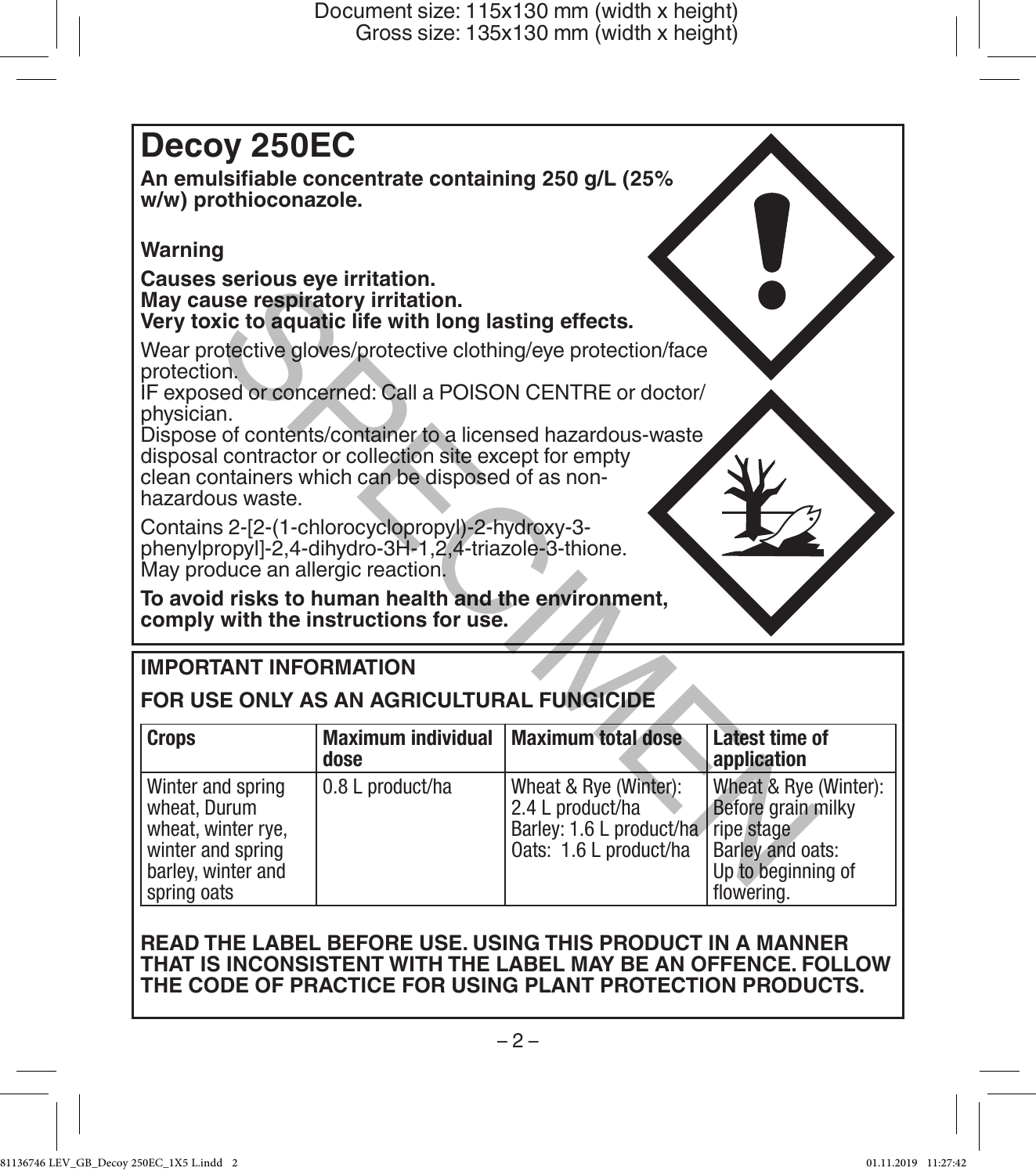## **DIRECTIONS FOR USE**

IMPORTANT: This information is approved as part of the Product Label. All instructions within this section must be read carefully in order to obtain safe and successful use of this product.

#### **Disease control**

#### **Diseases controlled**

**Wheat** 

Eyespot, *Septoria* (leaf and glume blotch), powdery mildew, yellow rust, brown rust\*, tan spot\*, ear disease complex – *Fusarium* ear blight\* (reduction of deoxynivalenol) and reduction of sooty moulds.

#### **Barley**

Eyespot, powdery mildew, yellow rust, brown rust, ear disease complex – *Fusarium* ear blight\* and reduction of sooty moulds, *Rhynchosporium* and net blotch

Rye

Eyespot, powdery mildew, brown rust and *Rhynchosporium*

**Oats** 

Eyespot, crown rust and mildew

\*Decoy 250EC will provide moderate control of these diseases

#### CEREALS

#### **Eyespot (***Tapesia* **spp.)**

Spray in the spring at the first sign of disease, from when the leaf sheaths begin to become erect until the 2nd node is detectable (GS 30-32).

#### **Septoria Leaf Blotch and Glume Blotch (***Septoria tritici and Stagonospora nodorum***)**

Apply before disease is established in the crop. To protect the upper leaves and ear apply Decoy 250EC at full flag leaf emergence (GS 37) up to mid-flowering (GS 65). Where disease pressure remains high application may be repeated. Applications to upper leaves where *S. tritici* symptoms are present are likely to be less effective. Septoria (leaf and glume blotch), powdery mildew, yellow rust, brown and secomplex - *Fusarium* ear blight\* (reduction of deoxynival of sooty moulds.<br>
powdery mildew, yellow rust, brown rust, ear disease complex - *Fusariu* 

Decoy 250EC contains a DMI fungicide. Resistance to some DMI fungicides has been identified in *Septoria* leaf blotch (*Mycosphaerella graminicola*) which may seriously affect the performance of some products. For further advice on resistance management in DMI's contact your agronomist or specialist advisor, and visit the FRAG-UK website.

#### **Powdery Mildew (Blumaria** *graminis***)**

Apply Decoy 250EC at the first signs of disease. Where disease pressure remains high application may be repeated.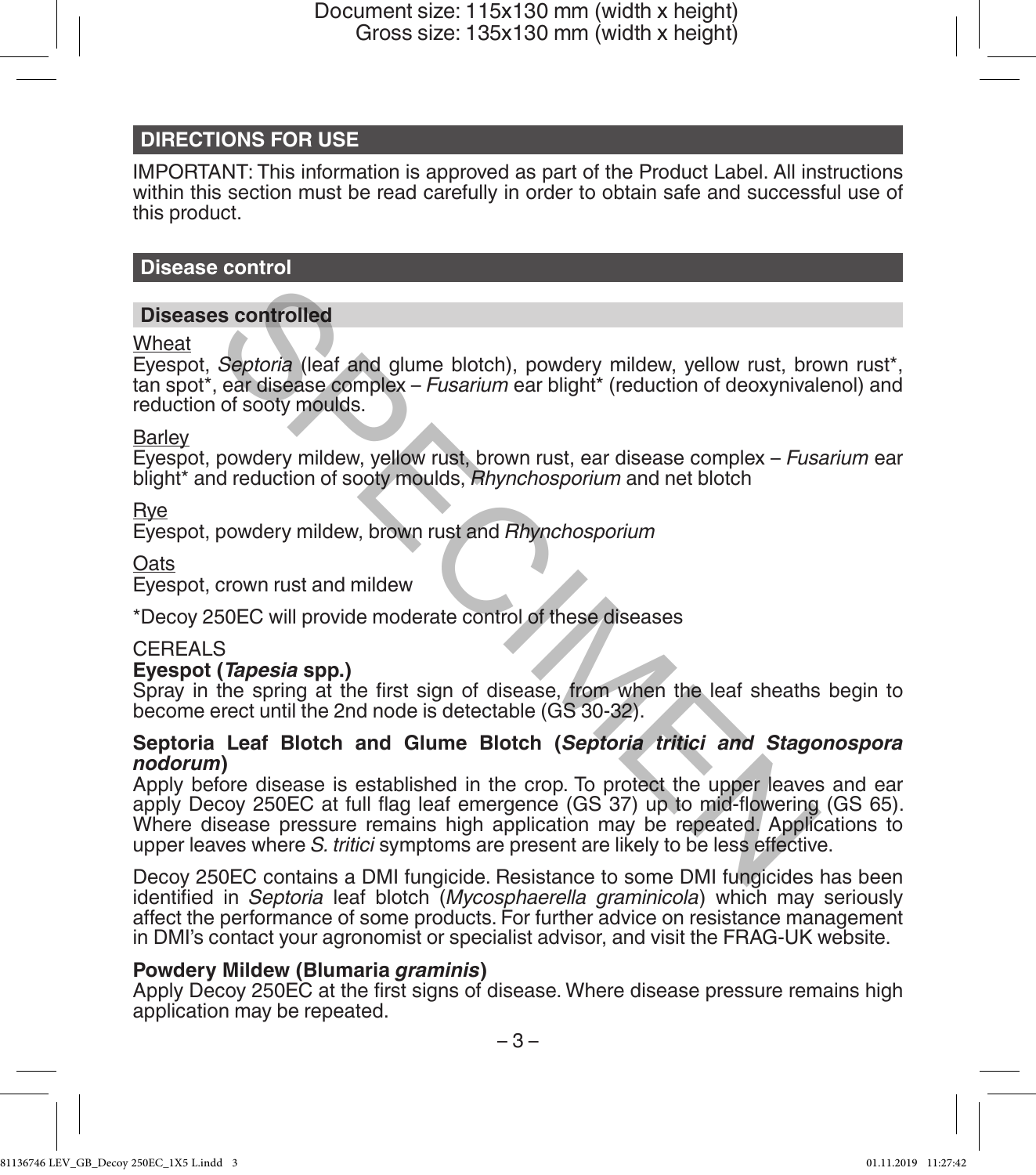#### **Yellow Rust (***Puccinia striiformis***)**

Apply Decoy 250EC at the first signs of disease. Decoy 250EC controls yellow rust in wheat and winter barley. A second application may be made 2 - 3 weeks later if reinfection occurs. Applications made to established infections are likely to be less effective.

#### **Brown Rust**

Apply Decoy 250EC at the first signs of disease. Decoy 250EC controls brown rust in barley (*Puccinia hordei*) and rye (*P. recondita*) and will give moderate control of brown rust in wheat (*P. recondita*). A second application may be made 2-3 weeks later if re-infection occurs. Applications made to established infections are likely to be less effective. solve a diversion and the missing of disease. Looking the first section (*Puccinia hordei*) and rye (*P* recondita) and will give moderate of the time wheat (*P* recondita). A second application may be made 2-3 we the time

#### **Crown Rust (***Puccinia coronata***)**

Apply Decoy 250EC at the first signs of disease. Decoy 250EC controls crown rust in winter and spring oats. A second application may be made 2-3 weeks later if re-infection occurs. Applications made to established infections are likely to be less effective.

#### **Tan Spot (***Pyrenophora tritici-repentis***)**

Apply Decoy 250EC at the first signs of disease in spring/early summer. Decoy 250EC will give moderate control of tan spot in winter wheat. Where disease pressure remains high application may be repeated.

#### **Ear Disease Complex**

Apply Decoy 250EC soon after ear emergence until the end of flowering (GS59-69) for moderate control of *Fusarium* ear blight and reduction of sooty moulds. Control of ear diseases can result in cleaner, brighter ears.

Through the reduction of ear blight, Decoy 250EC effectively reduces the level of the *Fusarium* mycotoxin deoxynivalenol (DON) in wheat grain. However, where *Fusarium* levels are high, the reduction achieved may not always be sufficient to ensure that DON levels fall below the statutory limit.

#### **Leaf Blotch (***Rhynchosporium secalis***)**

Decoy 250EC gives high levels of *Rhynchosporium* control. Apply Decoy 250EC in spring at the first signs of disease. For severe infections a second application may be necessary 2-3 weeks later.

#### **Net Blotch (***Pyrenophora teres***)**

Apply Decoy 250EC at the first signs of disease in spring/early summer. For severe infections, a second application 2-3 weeks later will give most effective control when conditions remain favourable for disease development.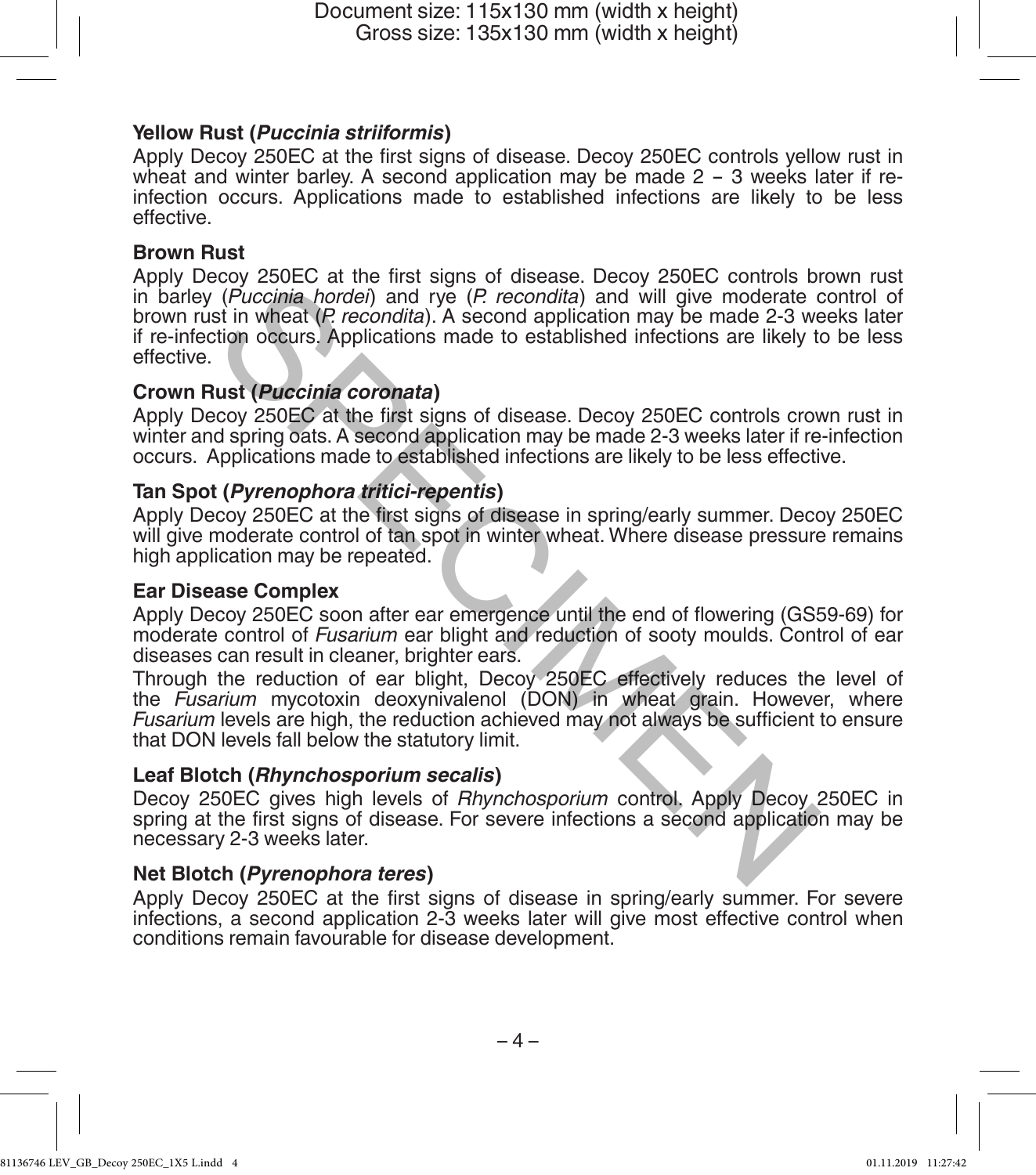#### **Resistance Management**

Repeated application of Decoy 250EC alone should not be used on the same crop against a high risk pathogen such as cereal powdery mildew. Tank mixtures or alternation with fungicides having a different mode of action (eg morpholines) have been shown to protect against the development of resistant forms of disease. The possible development of disease strains resistant to Decoy 250EC cannot be excluded or predicted. Where such resistant strains occur, Decoy 250EC is unlikely to give satisfactory control.

## **Crop Specific Information**

#### **Cereals**

Apply Decoy 250EC at 0.8 L/ha in 100-300 L water/ha. Apply as a **MEDIUM** spray quality (as defined by BCPC). A spray pressure of 2-3 bar is recommended. Maximum total dose per crop is 1.6 L/ha for barley and oats and 2.4 L/ha for wheat and rye. Decoy 250EC may be applied at any stage before grain milky ripe stage (GS71) in winter wheat and winter rye and up to beginning of flowering in barley and oats. Stain stating stocki, becoy 250CD is similarly to give statistationy contracted by Correlation<br>
secoy 250EC at 0.8 L/ha in 100-300 L water/ha. Apply as a MEDIU<br>
second by BCPC). A spray pressure of 2-3 bar is recommended.

Apply Decoy 250EC in 100 to 300 litres of water per hectare. The higher spray volumes are recommended where the crop is dense or disease pressure / risk is high to ensure good penetration to the lower leaves and stem bases. Disease control maybe compromised by reducing water volumes, where good spray coverage is difficult to achieve.

## **Mixing and Application**

#### **Mixing**

Thoroughly shake the pack before use.

Add the required quantity of Decoy 250EC to the half-filled spray tank with the agitation system in operation and then fill to the required level.

Continue agitation at all times during spraying and stoppages until the tank is completely empty.

Spray immediately after mixing.

Sprayers should be thoroughly cleaned before use, and filters and jets checked for damage and blockages.

Boom height should be adjusted to ensure even coverage of the crop, particularly at later growth stages.

The correct height is one at which the spray from alternate nozzles meets just above the crop.

In dense crops, at later growth stages, higher water volumes should be used.

Spray equipment should be thoroughly cleaned with detergent after use.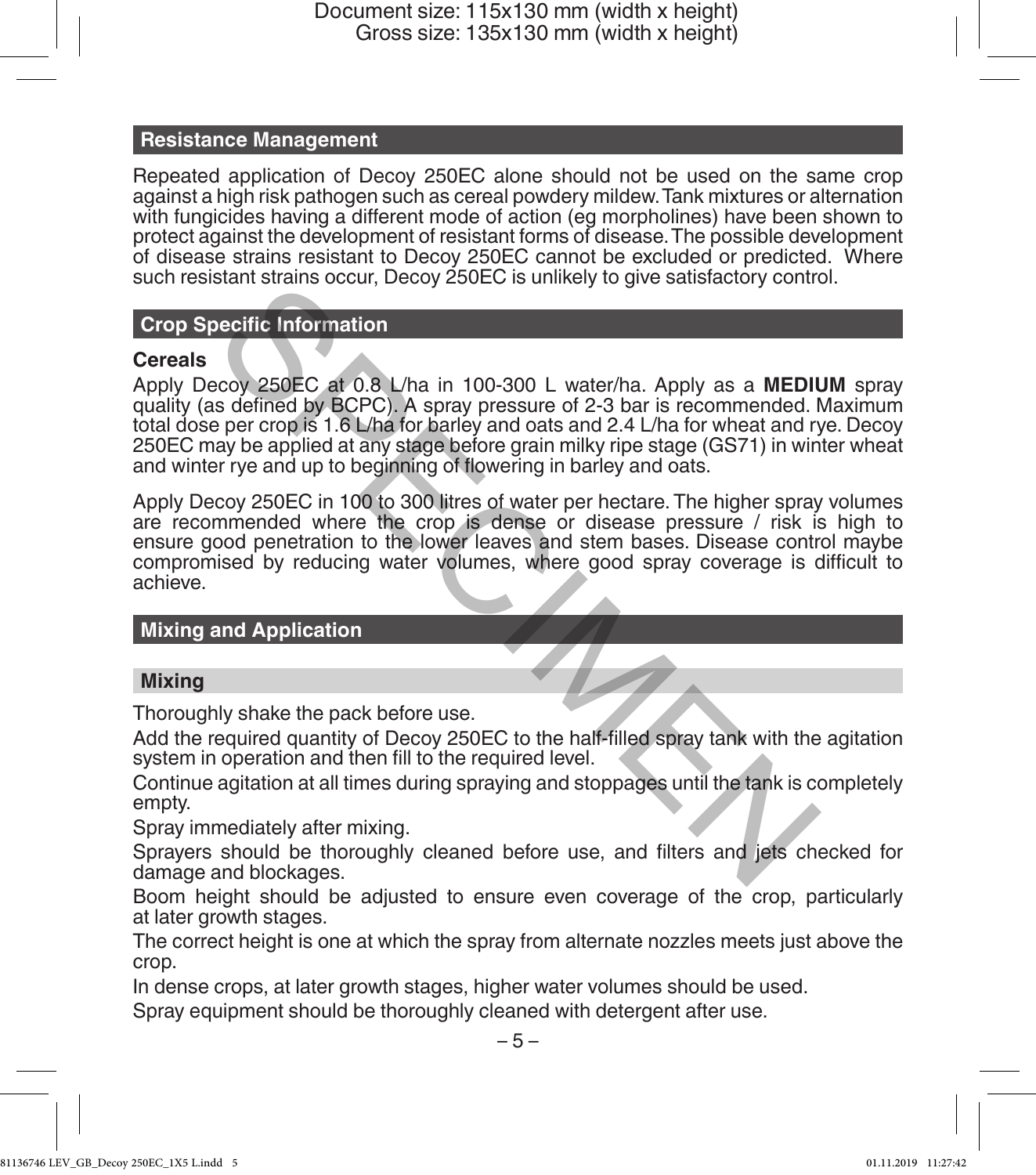#### **Trade Mark Acknowledgments**

Decoy® is a registered trademark of Bayer

#### **The following does not form part of the authorised label text.**

With many products there is a general risk of resistance developing to the active ingredients. For this reason a change in activity cannot be ruled out. It is generally impossible to predict with certainty how resistance may develop because there are so many crop and use connected ways of influencing this. We therefore have to exclude liability for damage or loss attributable to any such resistance that may develop. To help minimise any loss in activity the BASF recommended rate should in all events be adhered to.

Numerous, particularly regional or regionally attributable, factors can influence the activity of the product. Examples include weather and soil conditions, crop plant varieties, crop rotation, treatment times, application amounts, admixture with other products, appearance of organisms resistant to active ingredients and spraying techniques. Under particular conditions a change in activity or damage to plants cannot be ruled out. The manufacturer or supplier is therefore unable to accept any liability in such circumstances. All goods supplied by us are of high grade and we believe them to be suitable, but as we cannot exercise control over their mixing or use or the weather conditions during and after application, which may affect the performance of the material, all conditions and warranties, statutory or otherwise, as to the quality or fitness for any purpose of our goods are excluded and no responsibility will be accepted by us for any damage or injury whatsoever arising from their storage, handling, application or use; but nothing should be deemed to exclude or restrict any liability upon us which cannot be excluded or restricted under the provisions of the Unfair Contract Terms Act 1977 or any similar applicable law. my products there is a general risk of resistance developing to the Unity conducts the season a change in activity cannot be ruled out. It is<br>le to predict with certainty how resistance may develop because or<br>pop and use c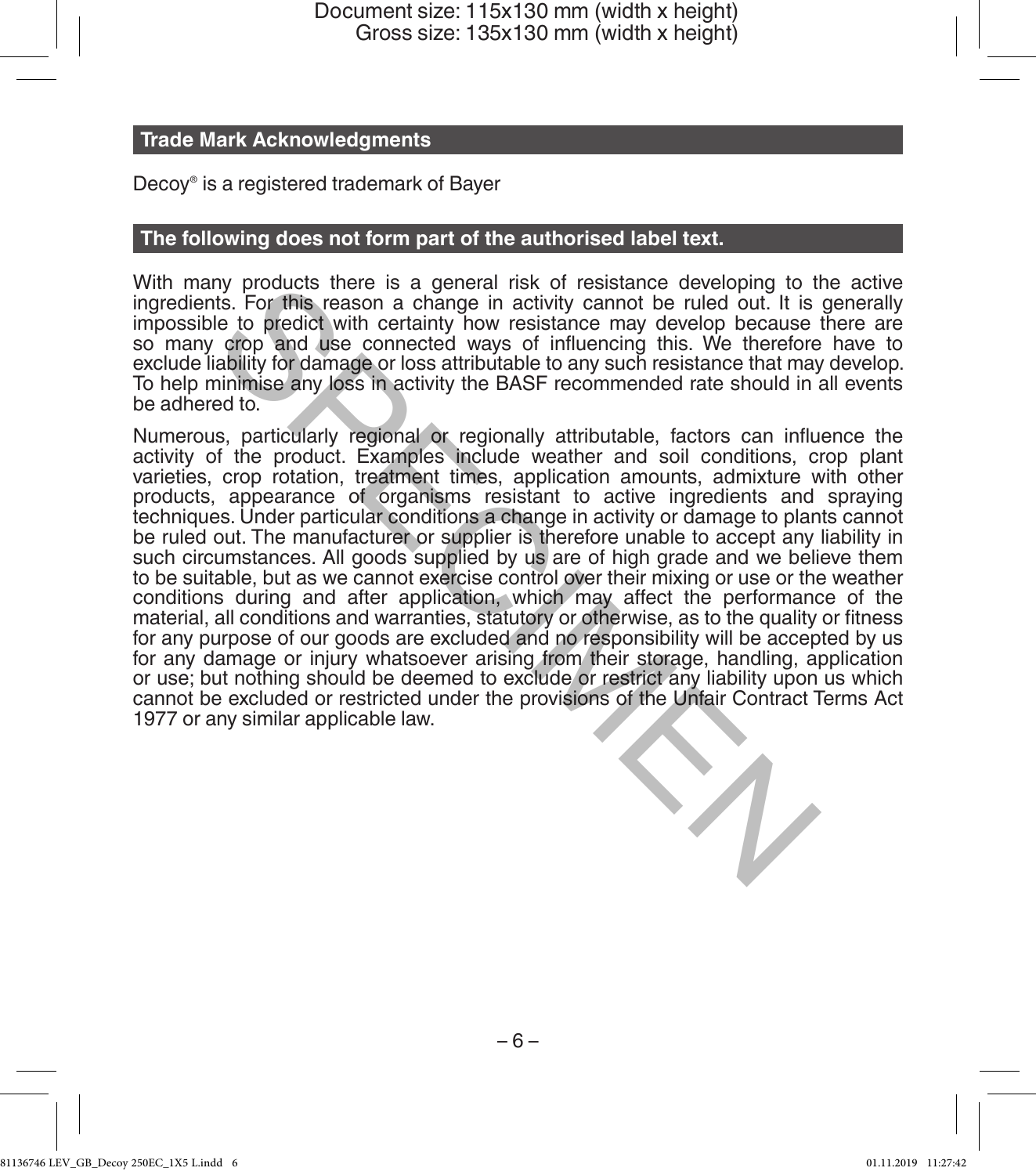# **Section 6 of the Health and Safety at Work Act**

# **Additional Product Safety Information**

The product label provides information on a specific pesticidal use of the product; do not use otherwise, unless you have assessed any potential hazard involved, the safety measures required and that the particular use has "off-label" approval or is otherwise permitted under the Plant Protection Product Regulations (EC) No 1107/2009.

The information on this label is based on the best available information including data from test results.

#### **Safety Data Sheet**

To access the Safety Data Sheet for this product scan the QR code or use the weblink below:



bit.ly/Decoy250EC\_GB\_sds Alternatively, contact your supplier.